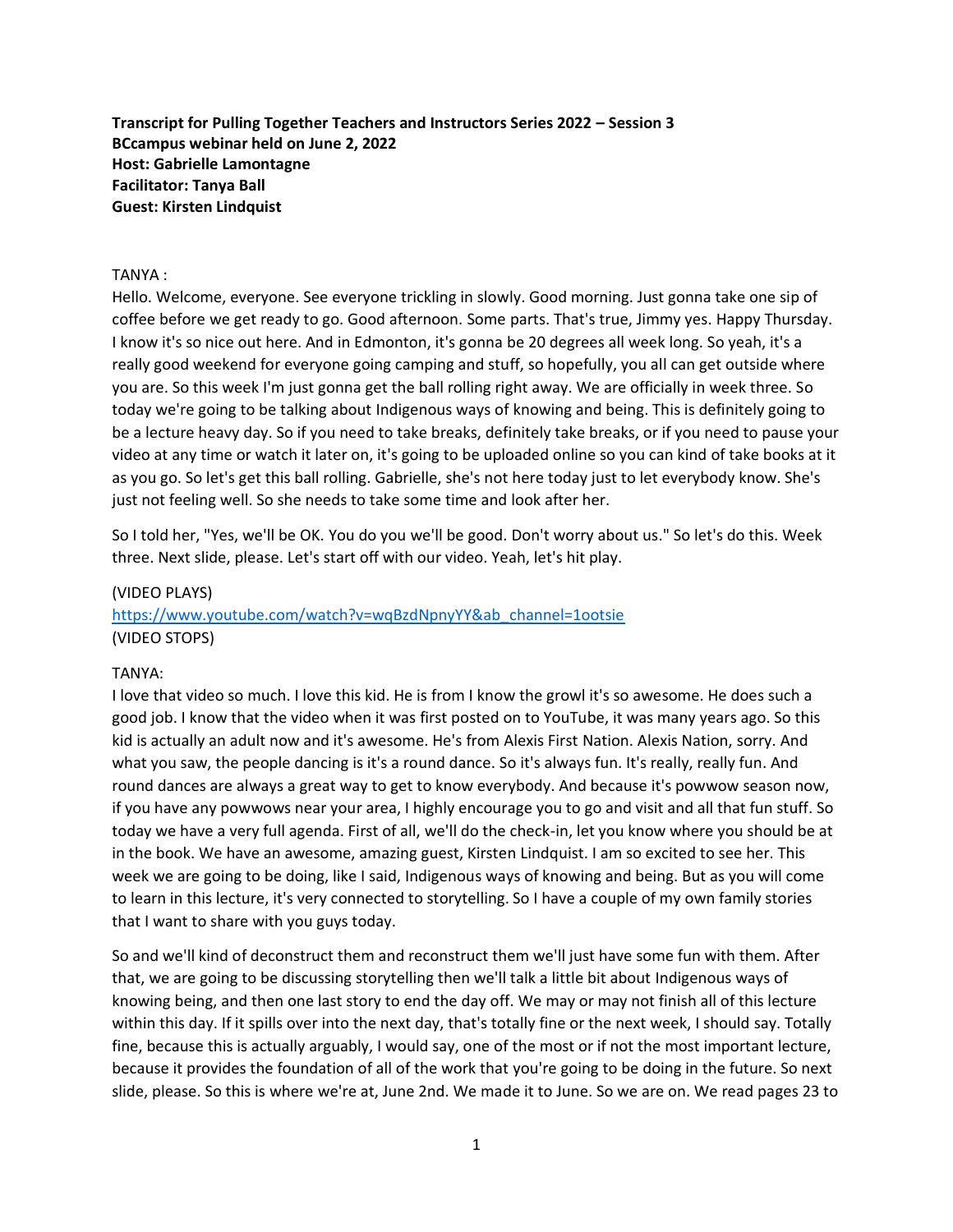35 this week. Next week we're going to be doing pages 39 to 47. And this is gonna be your ethical approaches and relational protocols in your work. So I know I've talked a lot about protocols. That's the lecture that you want to jump in on. And we'll talk a little bit about ethical approaches to research and stuff as well because it's all very connected.

We have another guest, Jan Hare, she is the Professor, Associate Dean for Indigenous Education. So she'll be able to share a little bit about her experiences. One thing that I do want to note is week five. So actually last week, one of you I think it might have been you, Jimmy, actually, that was asking about the difference between race, ethnicity, and indigeneity. And at the time I told you all that look, that's a loaded question. That is a very loaded question. So when I get big questions like that, I like to bring in people who are smarter than me to try and answer them. So, Angie Tucker, she's actually one of my colleagues and she has a very big a lot of experience in the anthropology world. So she's coming in. She actually suggested a bunch of readings for us. And for those of you who remember, I just put a link in the chat. It's the Google doc that we created for all of our resources. She sent me over some readings and stuff to get you all started and I've already uploaded them onto our resource sheet.

Otherwise, you can save a lot of your questions for her. She is super smart. Her research is around identity. So really important. I'm excited for her to come in. And then last week we have a closing with an elder. So check-in. Check. Next slide, please. So today we have Kirsten Lindquist and I am very much looking forward to her talk. She is doing such, such important work. I am going to let her introduce herself so I don't mess it up. So Kirsten are you ready?

### KIRSTEN:

Yeah, I'm ready.

### TANYA :

Alright, take it away. You got this.

### KIRSTEN:

OK, next slide, please. Tân'si niwahkohmakanak Kirsten Lindquist nitsikason. Cheri Lindquist nîkawiy. Jim Lindquist nôhtawiy. Irene Lindquist (Jenkins) Nôhkum. Niwîkin amiskwaciwâskahikan ekwa môswaciy. I'm a member and a citizen of the Métis Nation of Alberta. And I'm related to the Jenkins/Dion/Blandon families of Moose Mountain and Kehewin First Nation. I have Cree, Métis and white Euro settler ancestry and family. Next slide, please. I use she/her and also they/them pronouns. I'm a PhD student in Indigenous Studies at the Faculty of Native Studies. I'm a co-producer of Tipi Confessions, which we'll explore more in this presentation. I'm also a research assistant for Dr. Kim TallBear's Relab Indigenous Research-Creation Project and also for Dr. Lana Whiskeyjack's tapahtêyimôkamik: Strengthening Kinship Relations for Indigenous 2SLGBTQIA+ Youth.

I am currently studying, working, and caring from amiskwacîwaskahikan Treaty 6 Territory and the homeland of the Métis nation. And I'm interested in connecting performance and visual arts storytelling with somatic or bodywork and dreamwork to explore body, and the way in which bodies connect the collective sovereignty and what this means for gender, diverse genders, and sexualities, and futurity.

So tying the past with the future in the ways that we practice in the present. And so much of my research centers embodiment embodied experience in relation to diverse genders and sexualities. And in integrating and intersecting embodied experiences with themes within Indigenous studies may elicit a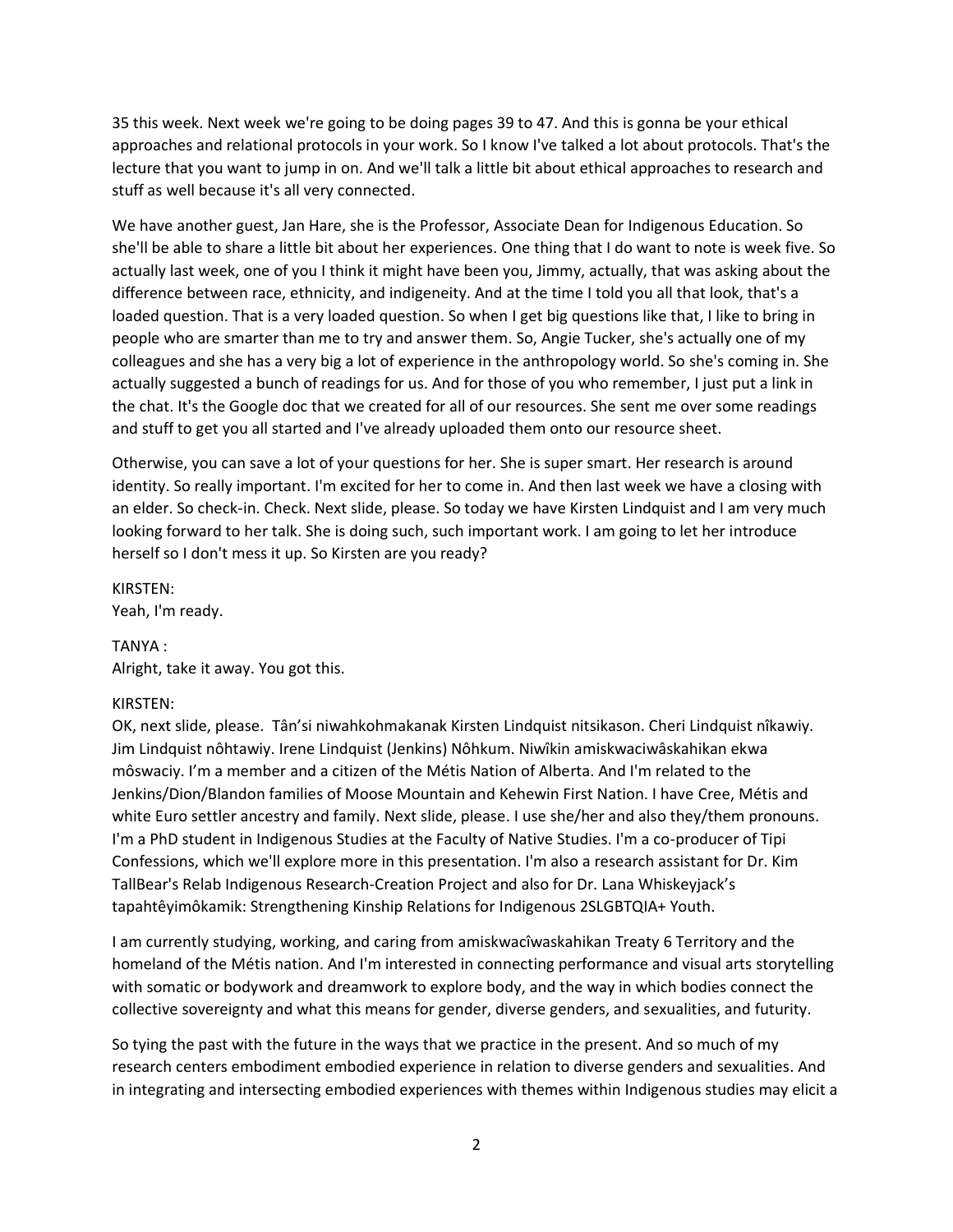range of feelings, especially when we're talking about the impacts of colonialism, supremacism, and capitalism. So I'm just asking you to be aware, sensory aware and within your space to listen to your body. Do you ever need to take a break? Please take the time and space to ground yourself. Some of the ways I find useful are pressing my feet into the floor or the ground, placing my hand on my heart, listening to the sounds around me, taking a drink of water, a 10-second dance party, taking a deep breath, and sensing kind of like the lightness and darkness of the room. And so that's just to welcome you into this space. Next slide, please. I also want to share, like where I'm from visually.

And so I'm going to share these stories, and I'm learning through this. I'm really trying to pronounce this kisiskâciwan-sipiy river is to my north and it's flowing swiftly through the rise and fall of the contouring prairie grassland held and routed by spruce and poplar root systems. Like the river, I've crossed this path back and forth many times over my 36 years. Ashphalt rivers and gravel creeks, the Yellowhead, highway 29, highway 646, and range road 74 map a route between two rooted homes. While I turn north the number 16 continues east and assess the river stretching across older numbered territories and landscapes older that hold a multitude of lived experiences interrelated and yet also fragmented. Next slide, please. So the night sky and constellations are another way that I activate my relationship with the land these stories, which provide seasonal and place-based instructions in relationship to the landscape's waterscapes under the starscapes. And so while Orion is the winter constellation early into the winter season, you'll see approximately 4 hours after the sun descends in the western prairie horizon. Orion ascends in the east joining the dark extensive sky.

Orion or who I'm coming to know as the Wesakechak, the Transformer, the Mistapiw, and the Winter Bringer, rises above the dense orange-pink glow of amiskwacîwaskahikan. The city lights. And so these teachings I've learned from the writings and stories shared by Alex Wilson and Wilfred Buck, both from Opaskwayak Cree Nation in Nothern Manitoba. And you can see from the slide that now that we're heading toward summer solstice, Orion chases the sun until they meet up. And then after summer solstice, the days get shorter, and then we head to winter solstice, and then the cycle continues again. And so these are the seasonal kind of placeholders that help us attach stories to time to place and realize that we are part of a larger cosmic movement that is always continuously changing. And so transformer stories the Mistapiw, the Winter Bringer demonstrates a being that is both a help and a trickster, a transgressor, and a transformer. I also think and feel that Wesakechak teaches us that it's OK to make mistakes, but we need to be accountable when being corrected.

And that's where relational accountability comes from. But Alex Wilson also shares that Wesakechak is either male, female. Wesakechak's energy. And so there's this relationship between the stars, or when wee see acâhkos, the stars, the spirits that you can follow this directional orientation between the three stars and the belts, Sirius the dog star and then to Aldebaran. And you'll see the Pleiades and on a new moon night you may also see the glow of the Milky Way or Atchak Sipi, the river of spirits. And so I always like to read this story, this orientation when I describe these landscapes and star spaces as an embodiment a practice of wâhkôhtowin as kinship to activate my connection to place and how it informs and is informed by indigeneity on the prairie. How this connection shapes my worldview, how place and these landmarks orient and shape my engagement as a relation. And so this process also activates and grounds my relational responsibilities through my research and my practices, my everyday practices. Elder, pre-elder Willie Ermine tells us that positionality is the act of identifying ourselves within all our relations.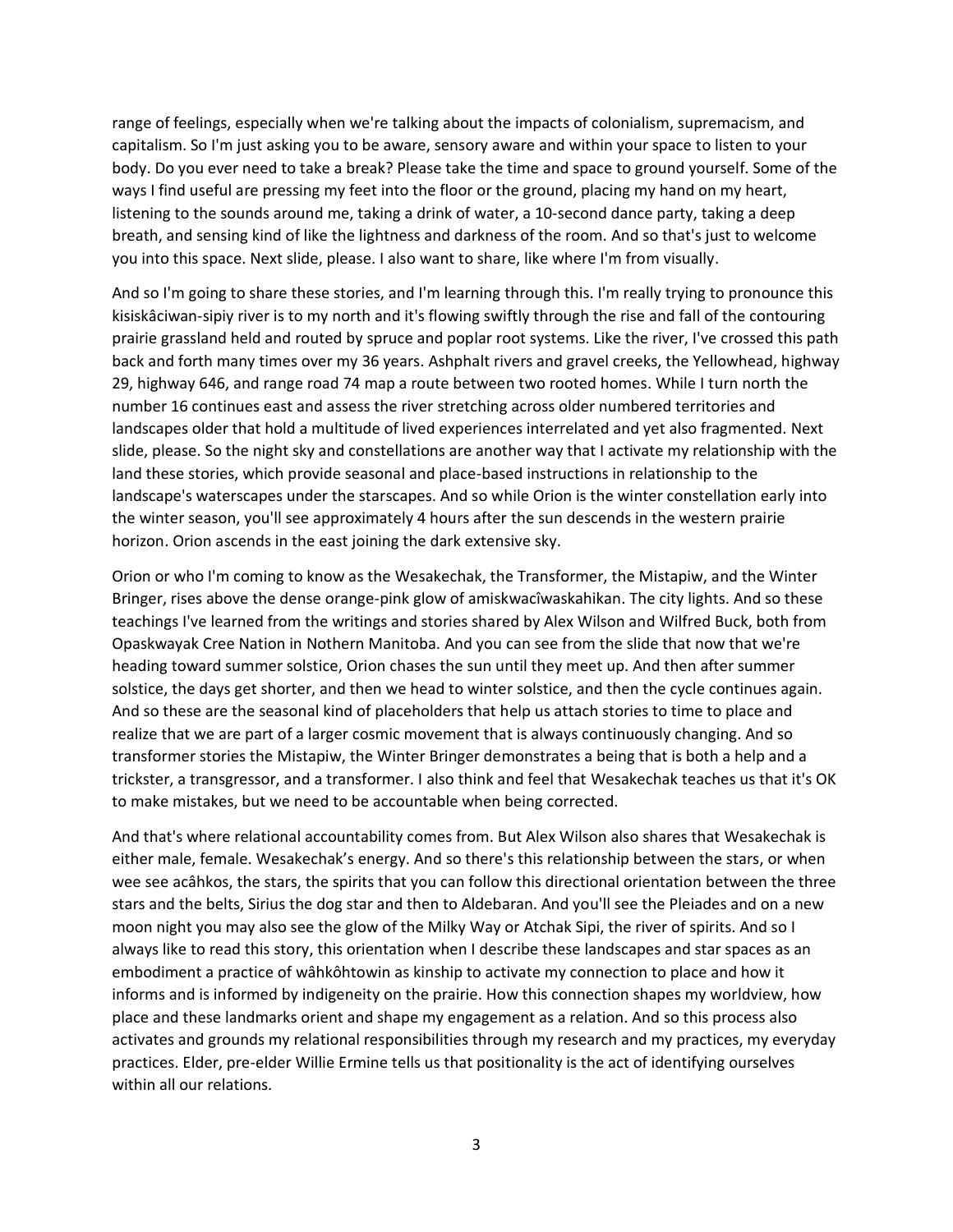It involves knowing about our ancestors' land, language, kinships, and knowledge systems. And these parts of identity talk about our attachment to the universe. So these stories are connected to the breadth of everyday and ceremonial practices, which also intersect in relation to place, as well as the ceremonial and history background between relationships. And this activation is also connected to addressing oppression, colonialism, supremacies, and capitalism that impact our bodies, our communities, and the land. Next slide, please. So when I talk about wâhkôhtowin or kinship or relationality, wâhkôhtowin is I am beginning to know what it is and so there is so much for me to learn. But I want to confess that this is an intention it is a law that I attempt to practice. And anything that I say is about my learning experience and I'm open to be corrected. And so where I come in through learning about wâhkôhtowin is through reading, but I'm also practicing in relation of what it means to do and move through the body in relation to the landscape, to kinship ties, to making relationships.

And so this comes from Maria Campbell, a Métis matriarch and elder. And she says, quote, "There is a word in my language it is wahkotowin. Today it is translated to mean kinship, relationship, family as in the human family. But once, from our place it meant the whole of creation. And our teachings tell us that all of creation is related and interconnected to all things within it, and wâhkôhtowin meant honoring and respecting those relationships." There are stories, songs, ceremonies, and dances that taught us from birth to death over and over again, our responsibilities, and reciprocal obligations to each other. Human to human, human to plant, to animals, to the water, and especially to the earth our whole environment, our world, in turn also have responsibilities and reciprocal obligations to us. Next slide, please. And so connecting that to wâhkôhtowin and kinship to gender and sexuality and to artsbased expression I follow Jas Morgan a Cree, Métis, Saulteaux Professor curator and past Editor at Large for Canadian Art Magazine who they say that every day Indigenous peoples are restoring their beings, their bodies, their gender, sexualities and reproductive lives from colonial institutions through play, selfrepresentation, and sexual self-determination.

Enacting kinship in their art Indigenous artists discussed here embody the past and future in their present representations, projecting decolonial love and kinship ways into the cosmos. Next slide, please. So to create this framework to understand where our practices, our projects, our relations that I draw on from the previous two representations of wâhkôhtowin into what Mohawk Scholar Audra Simpsons talks about, nested sovereignty. And so this is an adaptation diagram of multiple Indigenous thinkers as well as somatic practitioners. And so gender and sexuality are practices of relating and structuring Indigenous governance, sovereignty, self-determination, socio-political orders which are connected to and shaped by specific place-based locations, but also by institutions and policies and historical forces and normative practices that are in our society. And so some of these nested sites. Kim Anderson, Cree and Métis scholar was also influenced by the teachings of Maria Campbell, illustrates that this is a common model for change in our societies and so founded on an Indigenous understanding of relationships.

She says, quote, "I will work through this circle to explain how specifically native women reconstruct themselves and in so doing, how they define themselves within the family, community, nation, and all of creation." And again, what I had mentioned, Audra Simpsons, she further explains, quote, like Indigenous body, Indigenous sovereignty, and Indigenous political orders, prevail within and apart from separate governance. And finally, pre-legal scholar Janice […] also reflects the previous explanations about how we're nested in with larger sites and connections, where bodies that quote, we come into the natural world with creator, given rights and responsibility. This is Indigenous sovereignty, for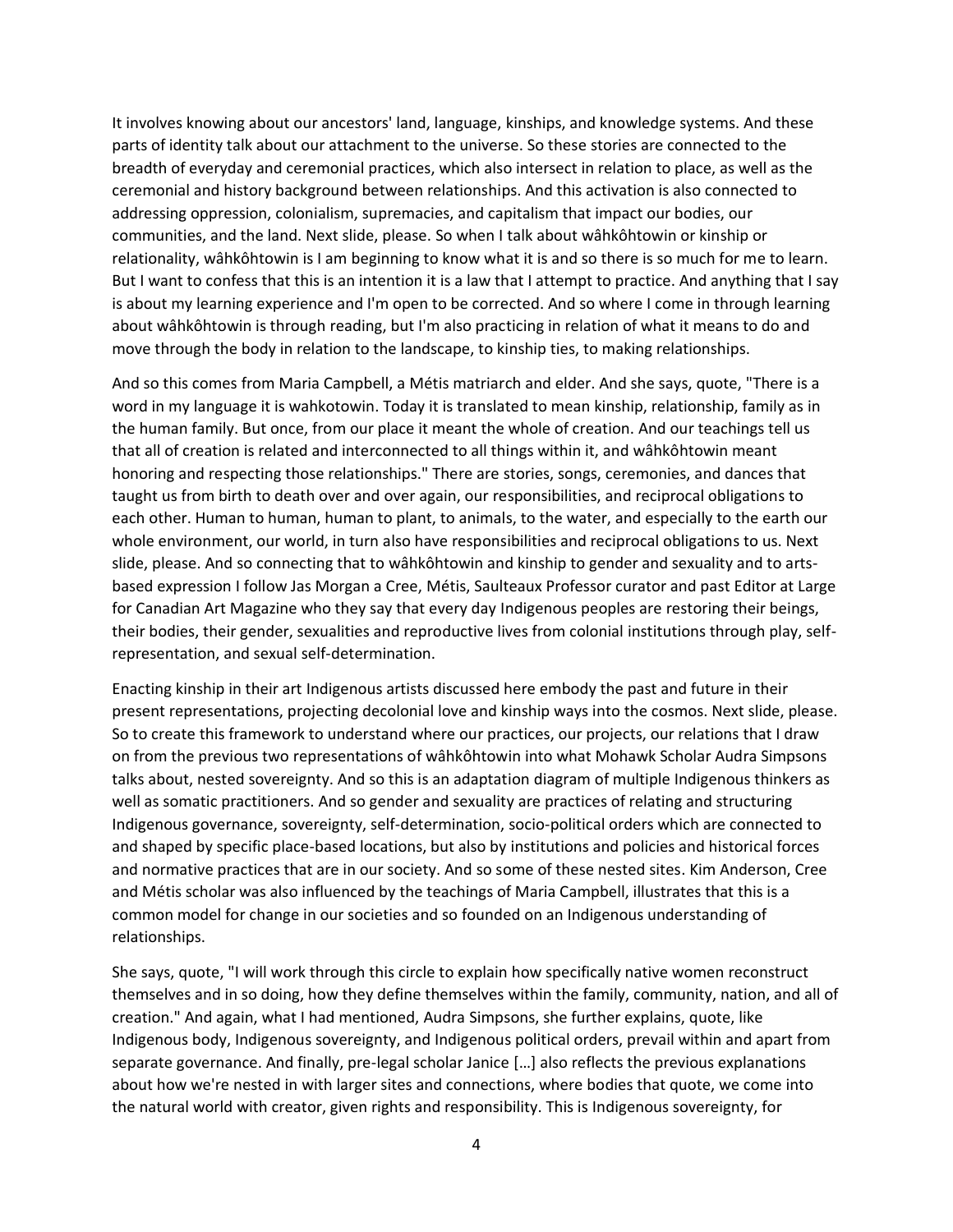example, self-family clan, and nation. And to the adaptation with the larger spheres of the historical forces and social norms and institutional policies were explained, are explained by Staci K. Haines, who is a somatic practitioner. Uses somatic methodologies through the Strozzi Institute and was at generative somatics organization.

And she talks about, quote, "We tend to experience all these sites acting within our lives at once. The larger the circle, the more difficult it can be to perceive and understand its complexities without training." And so when we think about change and transformation, especially when we have been embedded in colonialism, capitalism if we're looking at the historical forces here. So the violent imposition of colonial narrative, myths policies as a dominance, if we think of them as stories, this is drastically shifted realities for Indigenous peoples and their kinship and knowledge systems. And so colonialism enforce eurocentric ideas of objectivity, reorganize Indigenous life and relationships through hierarchies, supremacy, and capitalism, and fragmented... And disconnected the interrelated and complex knowledges and from growing into taxonomies and binaries. And so this white supremacy pattern featured a piece of business idea that male supremacy and human supremacy, as well as capitalist extractivism has just to vast bodies from their livelihoods and in relation to the land.

So this also denigrated the roles of women to spirit and gender diverse peoples and children in communities, and has distorted land and formed knowledge systems resulting in the genocide of Indigenous life and livelihood. And so when we're looking from the history and coming into the present, it may seem like a big jump, but tipi confessions is one approach to addressing the violence of this connection. And the ways that we work in the space and with our performers is to really both restoring and restore our relations. So if you want to go to the next slide. So Tipi Confessions is making space and a perspective storytelling performance that an anonymous audience Confessions show. And so the tagline often said, Is that sex, almost everyone does it, and almost nobody talks about it except for Tipi confessions. So Tipi Confessions is a live storytelling show on sex, sexuality and gender, featuring performances and anonymous audience confessions. We highlight Indigenous colonial political humor and period of feminist, queer and educational perspectives, and our shows have a spoken word personal narrative around a perception for last performances, live musicians, and also short theatre performances.

And so TV confessions are brought up into the place that we call Canada by Dr. Kim Tallbear. When Dr. Kim Tallbear transferred from University of Texas Austin to university of Alberta, she brought up this format of the show. And we're an offshoot of the awesome Texas show Confessions, which was founded in 2010. And so Tipi Confessions as an offshoot that first had its first show in 2015, late 2015, during an Indigenous Masculinities conference. And so it is also produced by myself and also McMaster. Now McMaster, Professor Tallbear, who is also very much involved in the Indigenous Masculinity Conference. And so we're Tipi confessions and not only sexy, it's not just about sexy storytelling. Our audiences are performers, and seniors are reminded that it is political. And so as the storytelling show, you can go to the next line. Tipi Confessions aims to bring the stage light to storytellers and performances and performers, and over the history of the show, performers and the confessions range from hilarious to cheeky to poignant and healing.

And our most recent show, Because of the Pandemic, we moved it online. So we partner with the Channel Clare Film Festival and the Indigenous curatorial director to bring our Tipi Confessions show online. Tipi Confessions terms online. And it's still accessible. So I can ask the presentation and I can also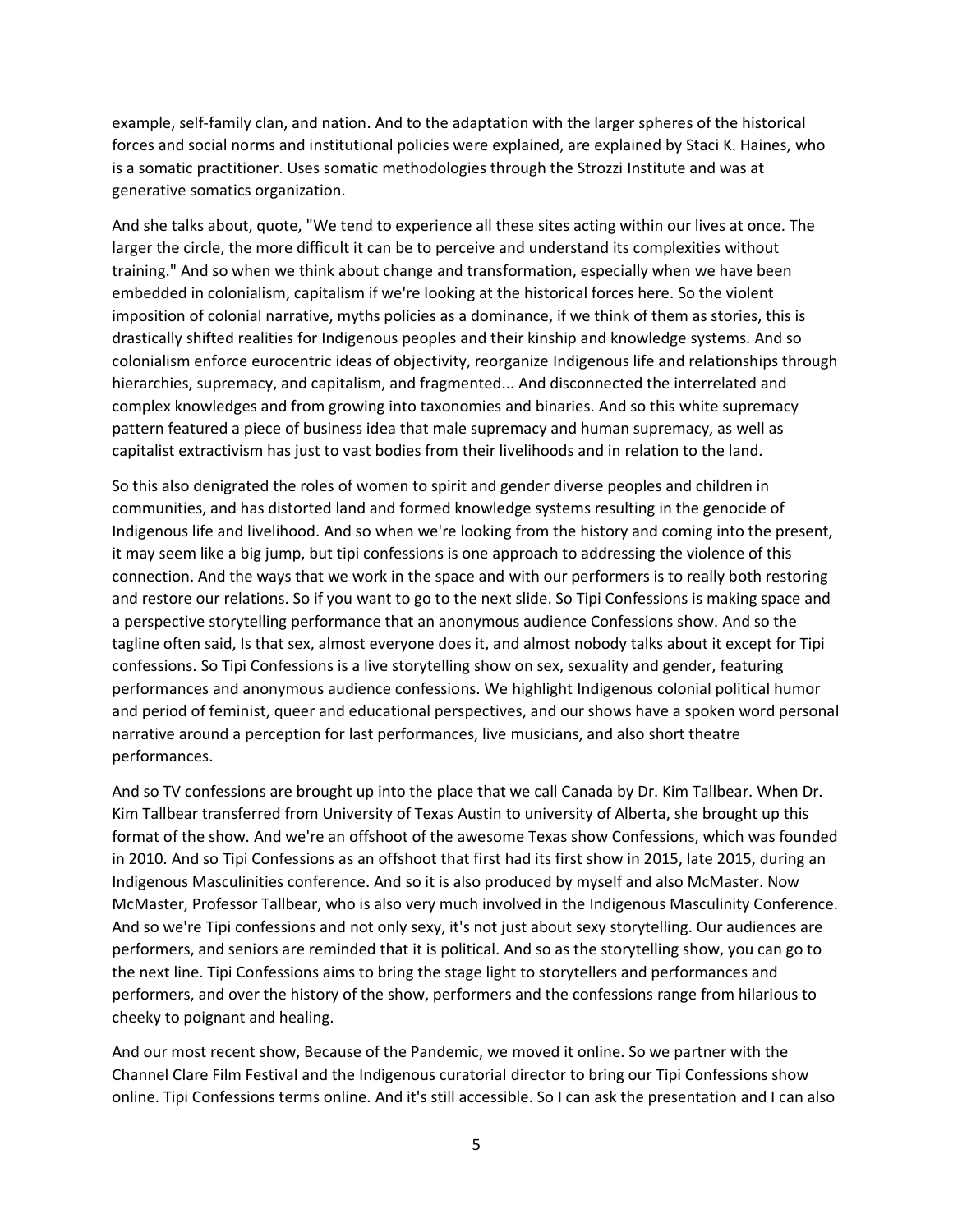put the link in the chat. So if you're curious to see what a Tipi Confessions is comprised of, you still can have access to our most recent online show. And so not only do we showcase storytellers and performers, we also connect with other partners like the Channel Clare Film Festival. We also learn from their governance system the way that they set up and engage with their community members. And so this one featured two spirited LGBTQ plus performers and also Indigenous women who identify as Indigenous women. And we also connect with the feminist sex positive adult and educators, as well as sexual and reproductive health organizations such as HIV Edmonton to demonstrate the relation between service provider storytellers and artists and local businesses and organizations that educate the diversity of gender and sexual experiences.

Next slide please. So these are just examples of previous shows. We have also partnered with Channel Clare Film Festival for an in-person show and the show ranged from a variety of different things depending on the season. Next slide, please. But we also addressed themes of light, sex and aging and because of Dr. Kim Tallbear involvement. I think there's one slide supports that, like previous slide. Because of Dr. Kim Tallbear other lovely and Indigenous science, technology and society. We also have a sexy science confession poster being on the slide. So we have it's a range of things that connects decolonization, indigeneity and sex under a large umbrella of topics. And so but what we really want to focus on is body sovereignty and Indigenous sovereignty and self-determination. And these are vitally interrelated confession and not one small spread star attributes. That's part of a much larger network of elders, researchers, practitioners, knowledge keeper educators dealing with sex workers, storytellers, artists and performers that are witnessing and advocating for gender, sexual and reproductive health affirmation from colonial male, hetero patriarchal, white, constructive possession environments.

And so with that framework, this is an embodiment and different type of expression and storytelling to share these stories. Next slide please. And so these are just some examples of confessions that are. So audience members have an opportunity to write down their anonymous confessions and one of the producers will review the confession before the read on stage by the employees, and then people in the audience can hear like, Oh, this is something that's on other people's minds. Maybe I'm not as isolated, but this is something that I was thinking about. So this is just one way of reconnecting and sharing these experiences in a way that people can relate to each other and in a safe space. Like said, I don't think that there is a safe space and we all come from different experiences. But what we try to do the Tipi confession is make it safer to experience a wide range of emotions. And we're still you know, we're still figuring that out and we're still being corrected and listening for to people with recommendations who may have an experience and have the wisdom and knowledge to help treat this to be a better writing project.

And so that's something that we're always considering. Oh, yes. So we do have at the beginning, like we do content warnings. And again, we try to we don't have specific trigger warnings, but we just remind people that they are in charge of their own bodily autonomy and to look at what's best for them. And so sometimes that could be an unexpected story, but we try our best to make those into safer spaces. And so that's kind of the gist of the framework of the structure of the show. And so as I mentioned Tipi Confessions, this is one small part of this practice and it's nested within relapse. I'll talk about a bit about the research creation project. So next slide, please. An so ReELAB is a research corporation, an art based project incubator. And it really in itself is an incubation stage. And this has been made possible by Dr. Tallbear research grant. And so the intention behind RELAB is to bring together faculty, students and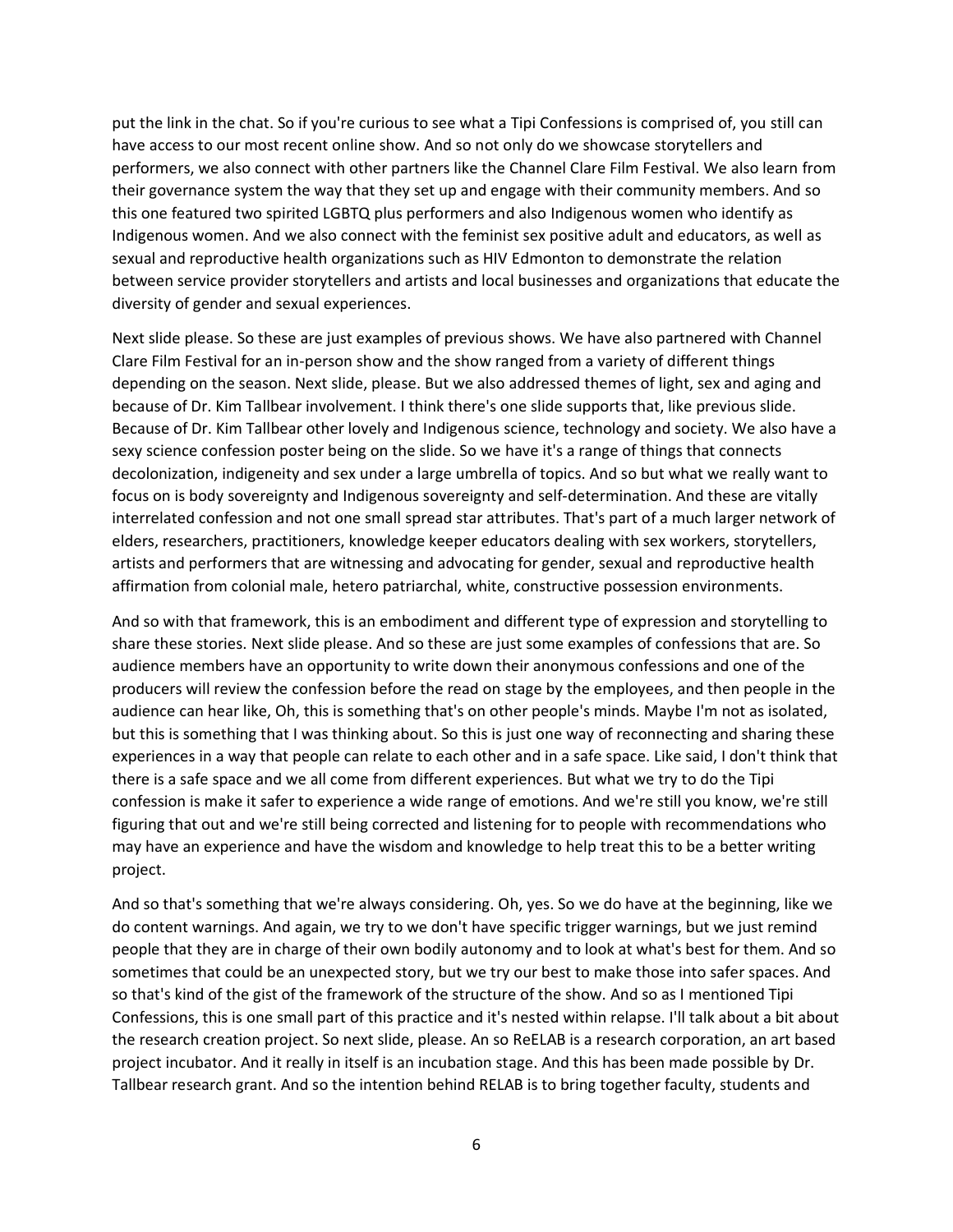other creative workers who undertake research creation projects that are grounded in making good relations.

That is, we combine research with performance and other creative works to help decolonize sexuality environments and other sets of relations. And so this is coming from you talk them when you watch the courses of important article about decolonization is not a metaphor for other resources Indigenous land and life. Next slide, please. So three pillars of RELAB, which is restory, research and reclaim or reclamation. And in the RELAB, we interpret this as a restoration of the relation between bodies, including not only human bodies, but also with land and water and more and the relatives. It's place specific, and we're located here in which we walk again. And we also use Indigenous analytical frameworks for the projects. For example, McLuhan saw Relationality, but because it is place specific we go to and knowledge is like the interdependence of all relationships, which is informed and is informed by a series of movement and practices in the everyday. So as I mentioned, we have three pillars restory here as we as I mentioned before, the colonial myths, narrative and policies.

And so we look at challenging the civilizing American narrative and use Indigenous narratives of relationality to counter those accounts that are in the mainstream, which has influenced the normative practices and it moves bodies like the whiteness and HIV, are also practices that are within our bodies. And so what are the ways that we can practice with each other to practice in ways that help us return back to the center, that allows us to reconnect with the environment, to see people, to see our relatives who need safer spaces, harm reduction and housing. And what are the ways that we can practice to the hierarchies power and and the violence that is in our communities. Next slide please. But as I had mentioned, the research pillar foregrounds Indigenous standpoints, experience and self-determination, sovereignty and governance. And again, the two centre in making relational concepts. Next slide, please. And their reclamation pillar is to reclaim Indigenous sexual and environmental relations.

And again, practices are producing works that contribute to better human and planetary relations rooted in creative practice. Next slide please. I'm just going to share a couple. I think I'm also running out of time, so I'm just going to share a couple of seeding story concepts that may relate to better practices. So next slide, please. So connecting reformation resistance, decolonization through charities products. So the second and final part of the art space practices and performance in relation to body sovereignty, collective sovereignty, diverse genders and sexuality. I look to Dr. Toahawk Greyeyes talks about how art is a powerful tool to rewrite stories and to use multiple disciplinary, not as well. Artist and digital storyteller and also professor in Women and Gender Studies that we've all heard of. And also this idea that our media are justice, as expressed by the Native News Central Health Network News, telling our stories about our bodies and lives in ways that accurately represent us.

By creating our own stories and expressing ourselves through the multimedia arts, we are able to not only push back, but meaning and or stereotyping mainstream narratives, but also collectively create visions. And this is part of the futurity aspect which is grounded in Afrofuturism, even Indigenous to terms like Brazilian. And so reclaiming these stories, reimagining the past, present and future that is intertwined, that's also reflected in the way that we can support gender and sexuality diverse folks, not just only and expressions and identities, but also, and this comes from my Uncle Richard, worked on the 2SLGBTQIA+ sub-working group for the response to the Missing and Murdered Indigenous Women, Girls and Two-Spirit Commission report. And so they had sub-working group report for Métis, First Nation, and Inuit but also for gender and sexually diverse people. And so this is a quote from the report The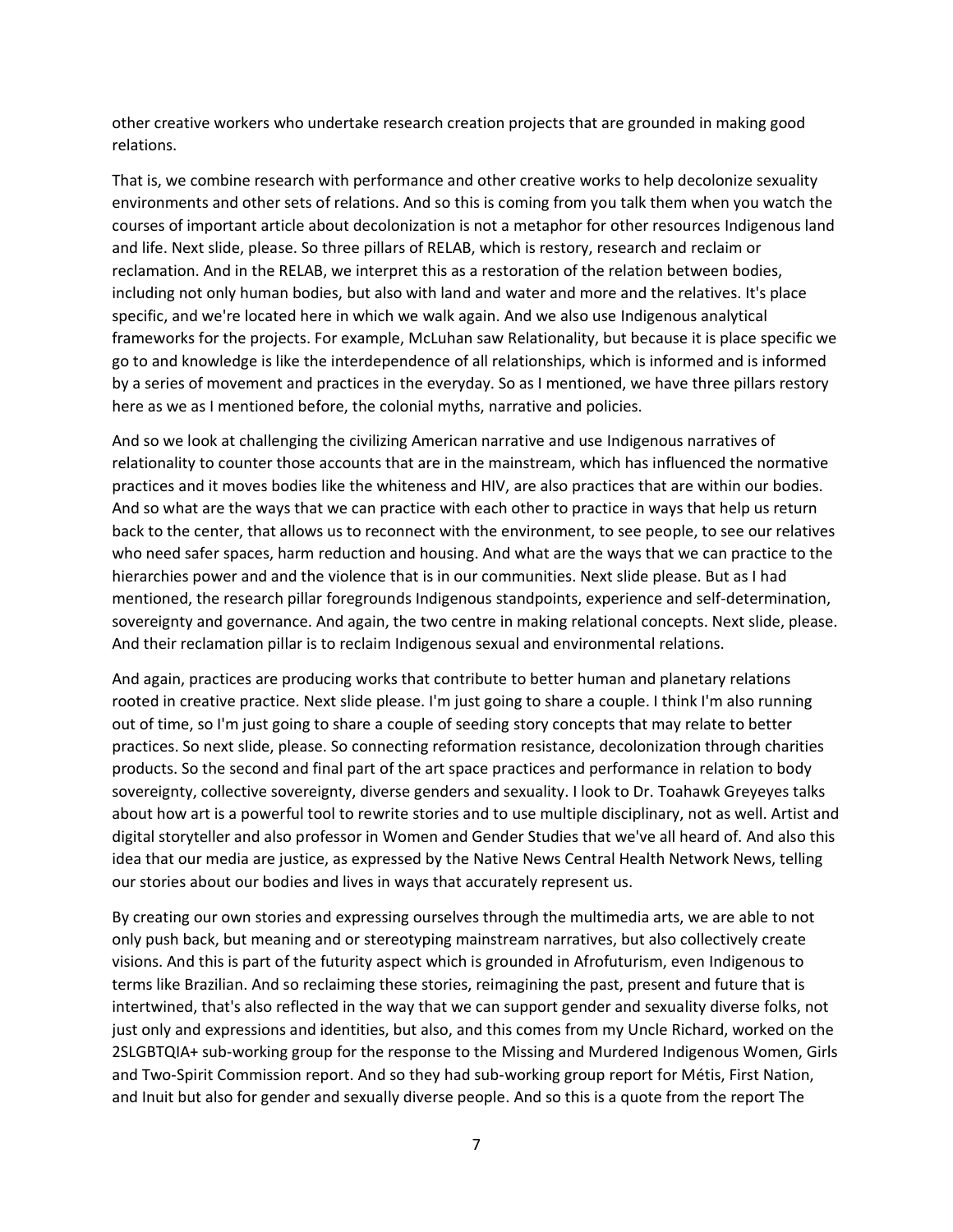resurgence of Traditional Roles and responsibilities, gender, sexuality and futures provides for the potential reduction of community conflict later on domestic violence, incarceration, homelessness and misogyny.

It requires bringing the past and the present and forming a new history for future generations. And so this idea of futures, again quote encapsulates multiple types of art making, including one picture visual art and music. It is a process of decolonization to reimagine a future that constructs self-determination and self such common representations of alternative narratives or stories about identity and future. So next slide, please. And so part of that and in relationship to tying all these concepts, these practices, performances together, there's three. Iterations of storytelling that I just want to share and some kind of BC story work. And so that comes from doing an article solo that Sorry. Dr. John Archibald has created this idea of a story where that is encompassed with respect to what's happening with all our senses, which also it takes it takes time to build relationships, responsibility. So learning about the core of a story. Reverence ceremony being a nature. Reciprocity is about the story, the knowledge, the culture.

It's experiential, land based, intergenerational learning, holism. So similarly, going back to that framework, one means connecting through the self, family, community and nation, but also integrating the physical, the emotional and the spiritual that everything is interrelated and this idea of synergy and so she defines this as the exchange of lifeforce energies. And we can also interpret that maybe as the erotic. That infused the exchange between the story, the storyteller and the listener, and that space between the worlds, which includes your understanding of spirit. She also uses the trickster, and in example, part function of way is core to story work and that to the practices to get past the listeners and the storyteller never stopped and think that sense of centering is very important as well. Storyweaving originates from Spider-woman Theatre on the goal, which was which is a feminist Indigenous nonhierarchical theatre production and storyweaving as a practice or a methodology that layers the space with multiple stories, images, sound and movement and so Michelle Olson was reflecting on a piece of this production map on the land of the Stars, and they use story weaving as a methodology to be in the process of developing the production.

And so it's not just behind the stage and in front of the stage. This methodology is also around the kitchen table, within the plan. And so this this draws in the interweaving of multiple layers that impact the way that a story is told or performed. And then finally, Brené Brown and her newest book, Atlas of the Heart talks about stories stewardship. And here she says, story of stewardship means honoring the sacred nature of stories. The ones we share and the one we hear. And the one that we've been interested in is often valuable, that we have something valuable that we should treat with respect and character. There are common themes in being a storyteller, a story listener, story witness, and one last to get to reconnect back to the narrative. I want to ask for the next slide, please. So Dr. Tracy Baer in her dissertation talks about the moving the thought into Indigenous sovereignty as body sovereignty talks about if this is my body where my story is. I just want to show the parallels between like when we talk about sexual health practitioners and then also the research that we do in Indigenous health termination of body sovereignty and collective sovereignty.

But there are parallels and overlaps interrelated in terms of talking about gender, reimagining sexuality, relationships, bodies, body sovereignty and the values that are core to expressing and rebuilding and reclaiming and reimagining that if we look and pay attention and are aware of that, there are a lot of intersections between many different spaces that may have not overlapped. But by being aware, we can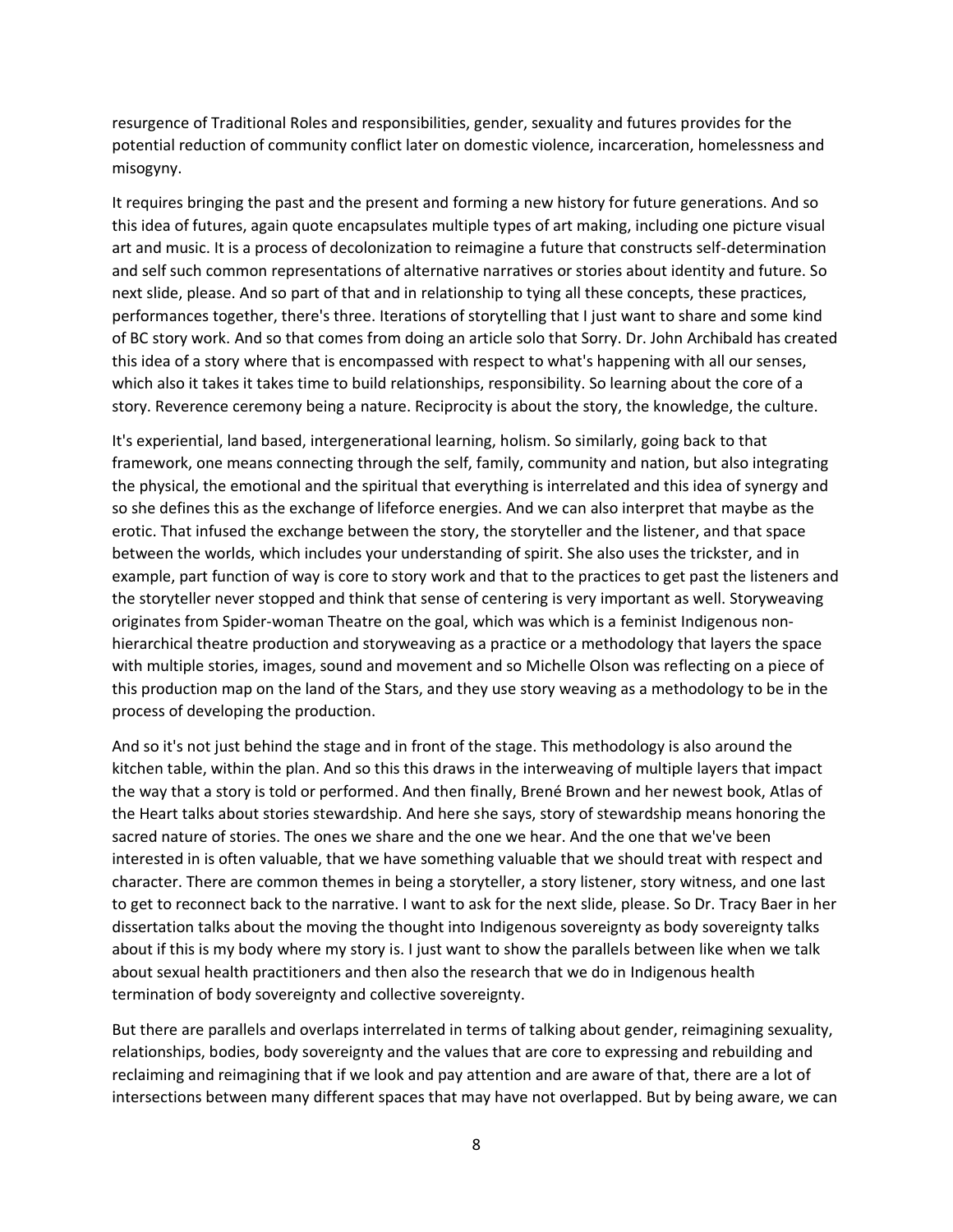see that there's a lot more connection, a lot other a lot of practitioners, researchers that we can look to see the diversity in which stories are told to address colonial violence and to. And to... Rebuild communities or reconnection. And this is just one small part of the work that I'm doing in relation to my mentors and my supervisor. So next slide please. And so this is just a supplementary activity, if you will. When I think about the people that come before me and how I learn. Adrienne Maree Brown as a black feminist tour organizer and she talks about writing pleasure activism lineage of how you can feel good.

And my extension question is like, how do what does it mean that when I feel good, what do I do to create space for other relations, to experience joy and pleasure, and she come to a place where they feel that they can share their experiences and stories. So it's not only about myself during joy and pleasure, what do I do in my practice that does not surrounding people That's it for today. Thank you for listening. That's the end of my presentation.

#### TANYA:

Awesome. Thank you so much, Kirsten, with everyone and their reactions. Can we give her an applause? I do (SARCASTIC LAUGH) love you all. And just to thank her in the chat. Do you have time to answer some questions? If there's any questions, Kirsten? OK. So if there's any questions, you can either raise your hand up or you can insert it in the chat. And we'll give you just a couple of moments to, think of something to ask. Well, everyone's thinking about that, Kirsten. I have a personal question for you. There is a slide where you talked about story, stewardship story work. And then there was one other thing with about spider weaving or spider woman. (CROSSTALK) What does that mean resource? Do you know what is the name of that resource? I just want to add it to our resources. (CROSSTALK) 'Spider Woman Theater. (KEYBOARD CLICKS) Spider Woman Theater'. I can put that in chat. OK. I think I found the website here.

#### KIRSTEN:

(KEYBOARD CLICKS) OK. So for story weaving, I draw that from I can talk about more in-depth Michelle Olson wrote a review or an explanation of the process. For the production of the map of land map of stars. Michelle Olson is the number of the strong depth question First Nation and is also the artistic director of Raven Spirits tenants. And so they were talking about how story weaving as a process or a methodology was used in this piece. And so she talks about the importance of place and landscape alongside connecting to the body in Indigenous theatre and performance productions. This she talks about. So she uses kind 150 as an example. I don't remember how many years ago that was then to the 2017 or 2016. So Michelle also a discusses what the harms, the oppressive harms of a single colonial patriarchal narrative, which is also referred to as much as sanction memory. So when we think of kind 150, there's a very specific narrative around Canada that doesn't bring in the complexities of colonization.

And so story weaving was brought in to do just that. So the complexities of Indigenous narrative to combat the single story of the Canadian story. And so the story weaving is also feminist, Indigenous and non-hierarchical. So it's just weaving like these many different layers. So the layer of the environment and for this particular production, they were close to Yukon River and then they also evolved question starving constellation from both land and star states were part of those layers. And so integrating not just the stories but images, sound movement and music is part of that landscape, part of the story, part of the starscapes. And so that story weaving demonstrates that as humans we're embedded in the environment around us. And so how do we take those parts to tell that story of theatre performance.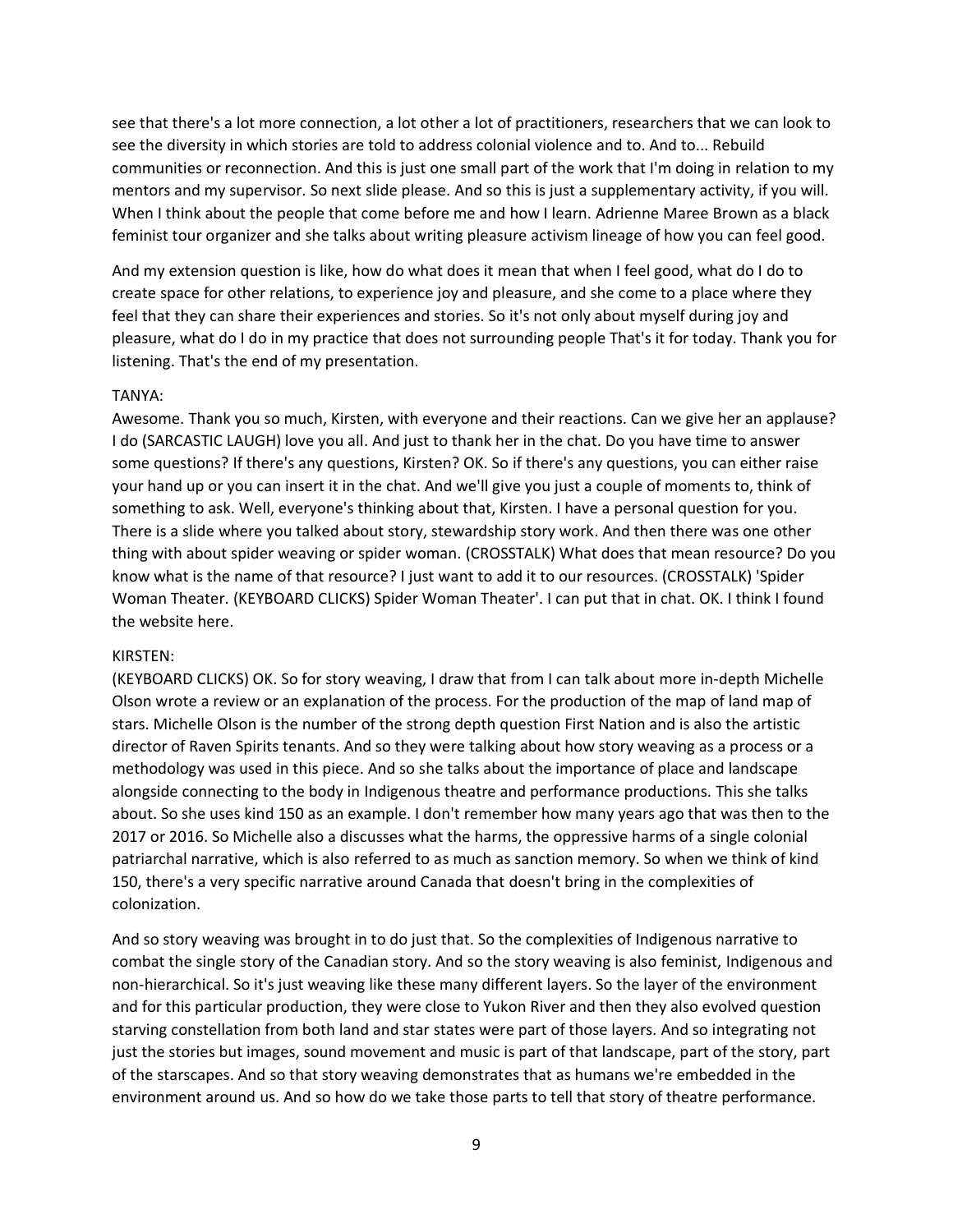## TANYA:

Excellent. Is there any more questions for Kirsten? I was wondering if I may ask a question? Go for it. Thanks. This was amazing. And I just wondered, how do you deal with issues around, especially with remixing and talking about the RELAB issues of copyright and story ownership and things like that, or labeling certain works as like available for others to remix. I just wasn't sure how you do that or how that works.

### KIRSTEN:

Like in specific to like don't say where it used to be confessions as an example the performers ownership of their own stories. Is that what you mean?

### TANYA:

Yes. And just maybe with the any other works, maybe been a part of where you might be weaving stories together if that's addressed, and I'm not sure if it is.

### KIRSTEN:

So with Tipi confessions like that, if we do record like performers have ownership of their stories and they can use like this is just recent with the online production not so much in person, but performers can use their stories however they want to use afterwards. And we have a constant conversation about how what performers consent to in terms of the use of their stories after the production, the use of their images, the use of their name. Some folks have a stage name and they are not ready to connect that with their everyday living and with their families and whatnot. And so, like we have a conversation and they let us know how other material and their persona is to be promoted or used or talked about. So I use story weaving as an example. I wouldn't say that we exactly use it in Tipi Confession, but that is like a placeholder of a potential of moving forward with the work and so we haven't really, like really remix, I mean, like different stories and not in that aspect. But I mean on the technical side of things, like we do have to adhere to copyright the way it's like you can't use specific songs, but they have copyright if it's going to be on YouTube.

But what does it look like if is just in a private setting? And so those are the the technical aspects that we receive recommendations on how to work through that.

TANYA: Thank you.

KIRSTEN: Thank you for your questions.

### TANYA:

Wonderful. Thank you so much, Kirsten. I'm so happy that you're able to come in and chat with us about your research, your work and everything in between (LAUGHS). I think your work is so important to Indigenous storytelling because it just shows that storytelling is such a powerful tool for everyone and it's not just traditional. So if we can just say thank you one last time to Kirsten before we let her run away and continue on her life (LAUGHTER). That would be really appreciated. So thank you again, Kirsten.

KIRSTEN: Thank you.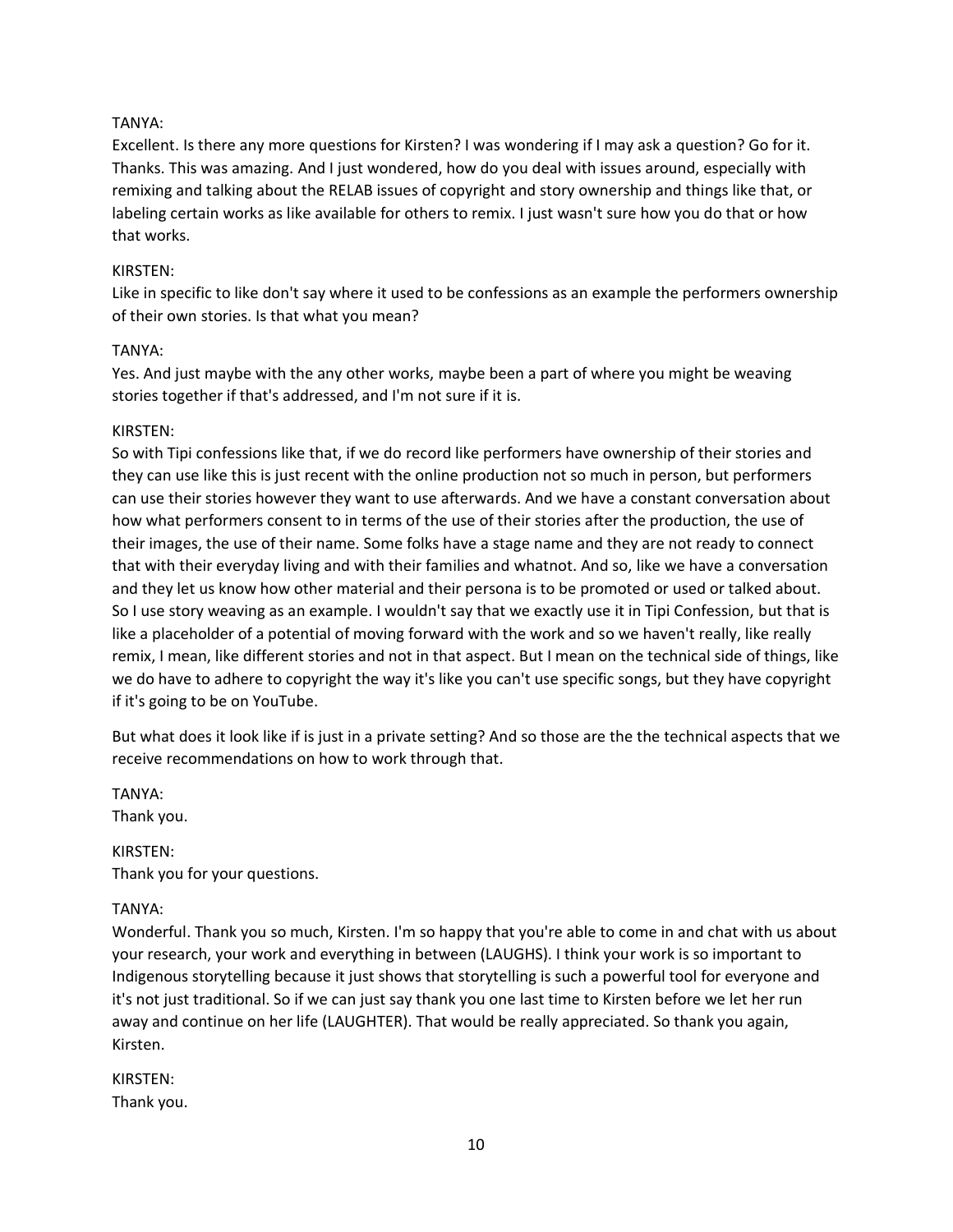### TANYA:

Again. You're welcome to stay. But if you have to go, it's up to you. Is it OK to if I share your contact information?

#### KIRSTEN:

Yeah, that's fine.

#### TANYA:

Yeah. (CROSSTALK) You can buy your overnight email address. Sounds good. Perfect. So I will pop that in everyone's resource page, in case you need to reach out to her again. Awesome. Thanks again.

#### KIRSTEN:

Thanks. Fine.

#### TANYA:

OK. So we are going to get back. To. Storytelling. You're going to get exposed to a bunch of different stories. I know we are a little bit short on time here. I didn't want to cut Kirsten off because I think her work is so important. So we will definitely be looking into next week (LAUGHS). But that's OK. We got this. OK, so let's start off with a story. So my family, we have a bunch of we call them. Well, I wouldn't say that they're traditional stories, but they're stories nonetheless. So our family stories, they actually are more about ghost stories. Our stories kind of revolve around supernatural. They come from a very specific place in Manitoba, which is the kind of Interlake region. So I wanted to share with you two stories today, or maybe one story today and one story (SARCASTIC LAUGH) next time. But I wanted to give you a little bit of an idea as to what stories teach us and what stories can do their limitations or if they have boundaries. But just to get this conversation going, I thought I would share you this one.

This one is my favorite story. It's called 'The Farmer'. And this is one that my grandpa actually used to tell to all of the kids, usually in the village. In the native village, when the power all went out. All of the kids in the neighboring houses would kind of gather up (LAUGHS) into my grandparents' house. And my grandpa was the big storyteller and would sit there and talk about ghost stories, for the night until the power went on. So this one is called 'The Farmer'. So when you are listening, I just want you to pick up on some different cues of things that are relevant to you, because we will open it up to a larger discussion and actually we'll bring it down to breakout rooms and then we'll talk about it a little bit more broadly. But keep in the back of your mind, what kind of clues is this story talking to you about in terms of indigeneity or meaty culture? What is this telling you as a listener? Alright. Ready to begin. So the farmer. So in the village, there is a farmer who had horses.

They weren't farm work horses, but they were prized horses. And the farmer took a lot of time and care brushing and tending to these horses, so much so that he didn't have time to attend church on Sunday. So the priests from the village went to go visit the farmer and kind of gave him a little bit of a warning, say, hey, I haven't seen you in mass (LAUGHS) for a while. You got to get your butt back into church or something bad is going to happen to you. So the farmer, just whatever didn't pay attention to the priest and ignored all of the warnings. So on Sunday morning, he the next Sunday, I should say, he headed out to the barn to tend to his horses. And he found that all of the horses had their manes tied up in knots. And something that would take him a certain amount of time to brush through their manes actually doubled in the amount of time it took him hours to painstakingly loosen all of those intertwined knots. Afterwards, he washed and brushed down the horses. The following Sunday, he headed to the barn to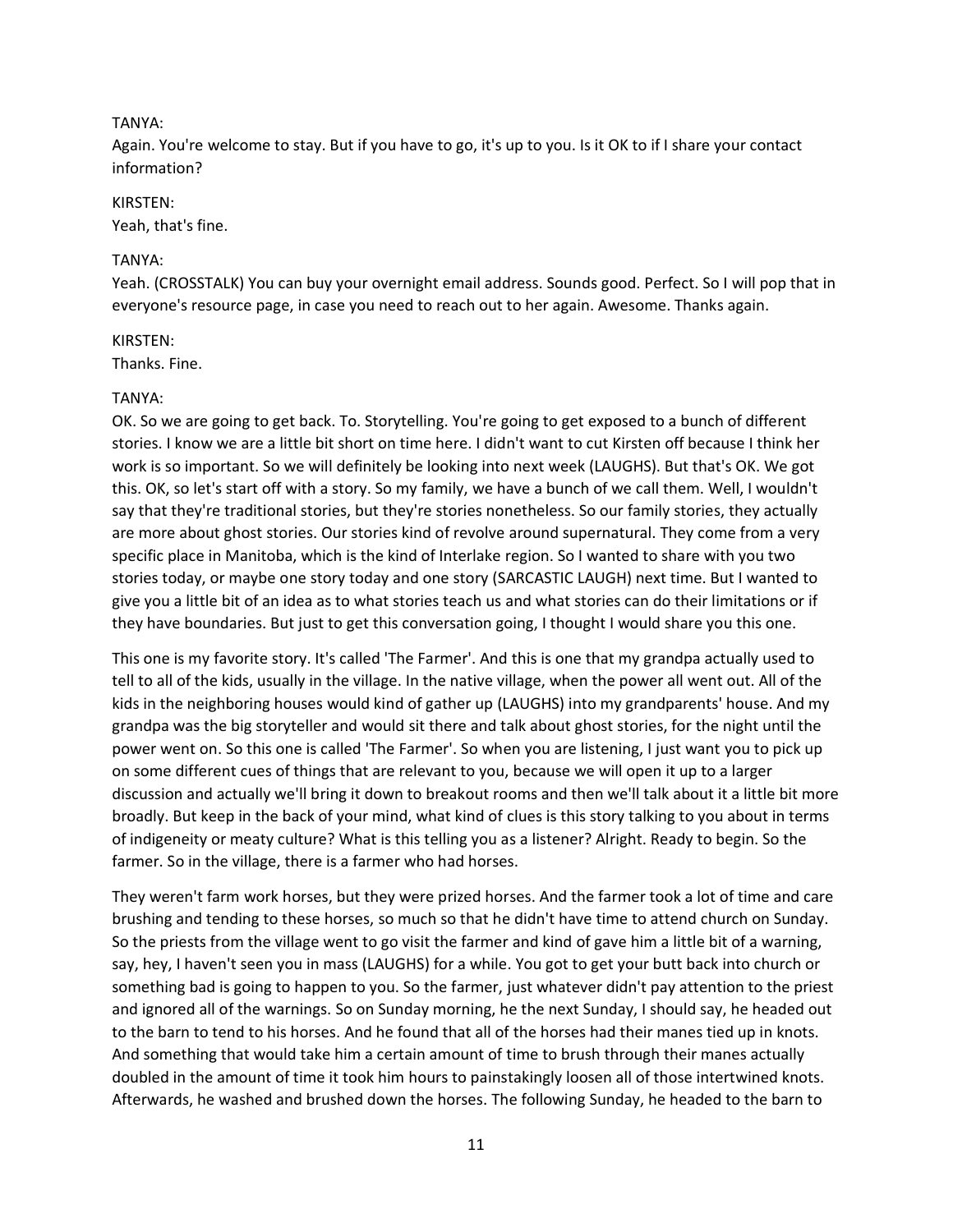only find his prized horses, had once again had an unruly mess of knots in their beautiful manes working through the entire day.

He finally finished taming the briar and the horse's manes. This went on for several, several Sundays. And the farmer didn't know what to make of it. He didn't see anyone on his property or near the barn. So how were these horses manes getting into such a gnarly mess? So several weeks later, with a brush in hand, he started to walk towards the barn. As he walked towards the barn, he could see something that was near the horses, so he quickened his pace, anxious to see what was in the barn so close to his prized horses. As he approached, he suddenly stopped mid-stride. He was confused and he couldn't believe what he was seeing. He thought an invisible hand had reached over, clutched his chest, squeezing the breath out of him. He felt his heart pounding, boom, boom, boom, boom. His mouth just went dry and his lips began to tremble. Standing beside his beautiful horse was an enormous horned beast. He was smiling at the farmer as he entered the barn and intertwined in his fingers and in the horse's mane.

The horned beast was twisting and turning the hair and knotting each strand. And that is where the story ends. So at this point, I'm going to ask you all to if I can get everyone into different breakout rooms, I would say we can talk. If you guys can talk for about, let's say, 5 minutes, we're always running late on time, but 5 minutes, groups of five to get some ideas flowing. If I could have at least one person just present at least one idea of what you heard about the story. If you can go to the next slide, actually. This is the question that we're going to be looking at. What does this story tell us about indigeneity? Ariel. Perfect. Thank you, Kelsey, for (SARCASTIC LAUGH) adding that into the chat. So breakout rooms for 5 minutes and then we'll come back and talk about a little bit more about it. OK. So what's everyone's thoughts on this question? I thought full disclosure. I don't expect you to know everything about this story is just to get a sense of what you all are thinking about right now so that I can show you a little bit more.

So. If you can insert in the chat or if you want, you can raise your hand and just speak out loud of some of the ideas that you all came up with. Yeah. Happy to report back and break in there. Sure. They're a couple of the folks in the room had a problem with the trueness of nature of the church. And if you don't do this, this is going to happen to you in a bad way. And also another perspective was that in terms of indigeneity how things are will connect like the animals, the horses, the spiritual world. So that was sort of a breakout room to. I can jump in, Tanya. I have no idea what breakout room I was in. (CROSSTALK) That's OK. We also talked about whether the farmer would have labeled it a horned beast had he maybe not encountered that somewhere else in the world. It may very well have been just another creature. And maybe this is where the church bumps up against Indigenous ways of knowing. And also that notion of having to be really intentional about what he was doing and being really open minded to whatever came.

And maybe this isn't exactly the answer that he wanted, but it was the answer that he needed. And that notion that spirituality is much different than religion. And yet we accept religion as spirituality on a regular basis. Yes. I love that all of you are picking up all the things that I was really hoping that you would want, that you would pick up on any last things before I jump in. OK. So I actually wanted to show you a picture about the well, first about the abrupt endings. Yes, absolutely. Especially when it comes to ghost stories or kind of scary stories. I do find that there is always an abrupt ending. And the reason for that is to put the responsibility or put a little bit of responsibility onto the listener because it's a reciprocal thing is storytelling, is there is responsibility on both sides. And some of you commented on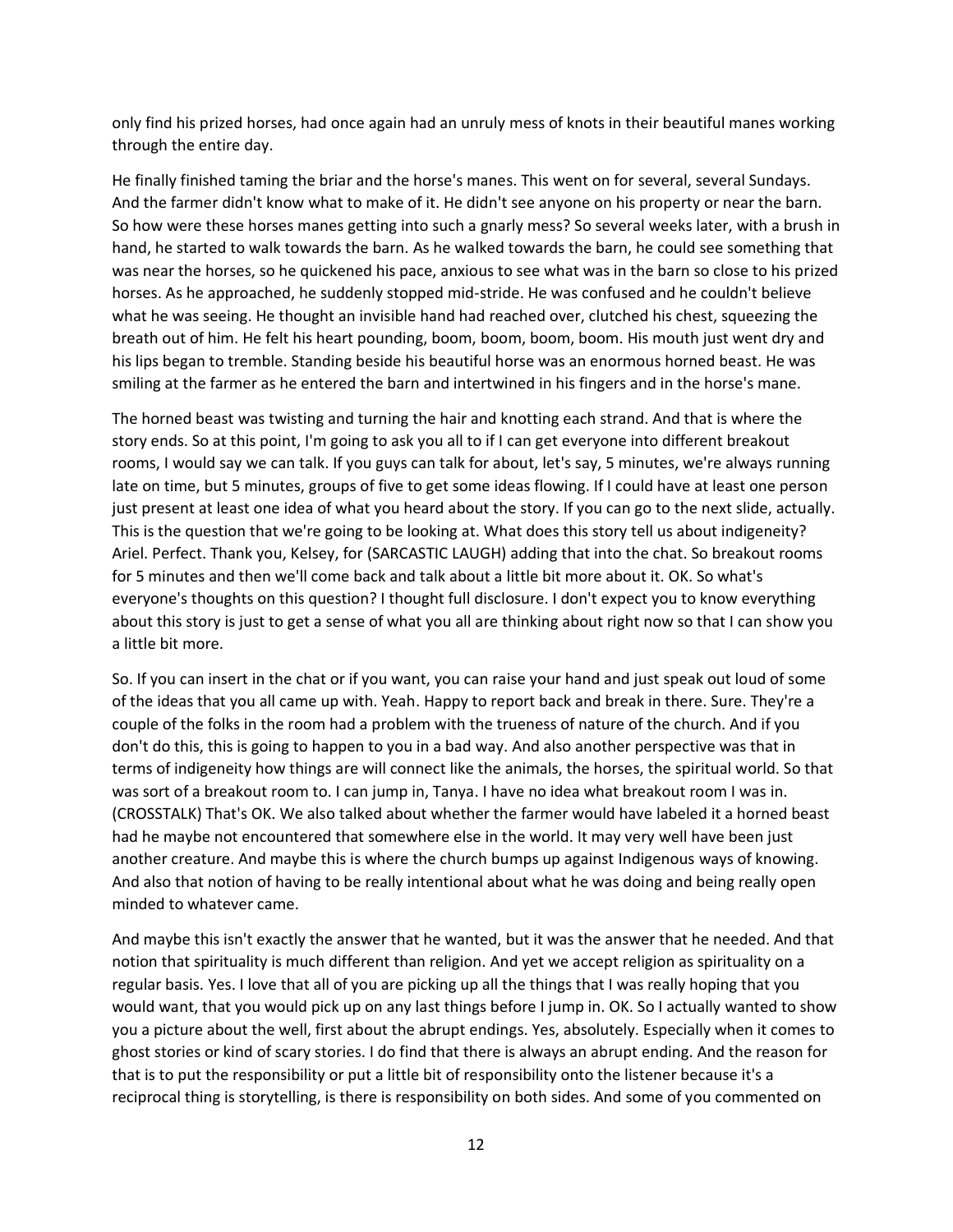the moral of the story. And the moral of the story is dependent upon the storyteller and it's also dependent upon the listener. Right. So some of you picked out the nuances of the church.

So this is actually a book. It's called Stories of the Rhode Island's People by Maria Campbell. But I wanted to show you this story. It's from the story called The Bush shoe. And in here, I do want to point out this guy in the middle who's holding a goblet, the golden goblet, he's sitting next to this guy here. This is actually Jesus (LAUGHS). So in our stories, it's more about relationships and relationality and how we interact with other, entities. I'm going to say, because in the story of the Bush shoe, I mean, these religious figures, they're not on a pedestal as they are in Christianity, I would say. And so, Jesus, he's not someone that is up on a pedestal for us, but rather he's our drinking buddy. He's someone that we hang out with and we just chat up and drink (LAUGHS). So this guy in the story is hanging out and drinking with Jesus and Gabriel and all of those other people. The horn beast. This is specific, actually, to meaty storytelling. So meaty stories or a lot of Indigenous stories have something called, it's called The Trickster, which I'll talk a little bit more on in a minute.

But within meaty storytelling, the devil is actually our trickster because we're very intertwined in the well, specifically the Roman Catholic religion. So there is a here's another book by Sean Tell Theola, I'll add these to your resource list to you. But spirituality and religion in meaty ways of knowing is very much on a spectrum. So it's a spectrum going this way, but also going up and down in that Native folks are they can be very traditional into Indigenous ways of knowing or they could be very much involved in the Catholic Church and everywhere in between. And that's totally OK. So I also want to talk about the storyteller and the storytelling. I purposely left my own interpretations of it out because I wanted you all to kind of think about that and see where you came from. But the way that my grandpa told the story is that the moral of the story is get your back, your butt back in the church, right? Or else bad things will happen. Now, the way that my mom tells the story is she sees that as a lesson on vanity.

Right. So don't spend too much time combing your hair, those types of things. Otherwise, you'll also run into trouble. Now, the way that I tell the story and this is all three generations, it all really depends on the storytellers context, right? And how the listener kind of takes it. So for me, what the story is actually telling you is the devil or the horned creature is bringing the farmer back to the horses. So the farmer or the farmer doesn't spend much time or enough time with the horses brushing their hair. So, the trickster character, the devil character is actually bringing him back to a Métis Indigenous ways of, of knowing of spending more time with the animals instead of with the church. So, it really depends. And that's why I think storytelling is so fascinating. And in our ways of knowing, there's tons of different perspectives and all of those perspectives are right. It just depends on the angle that you're looking at. So, I just wanted to share that a little bit with you, and I'll tell you another story later on once I give you the full lecture, so you have a bit more to pull from.

So, let's, let's move on with this. Next slide, please. There we go. So, we're gonna talk about Indigenous storytelling: knowing, and being. Next slide. So, there are two major types of stories. There are the sacred traditional stories, and then there's personal narratives. And the sacred traditional stories, I find that those ones are the stories that we often most think about when it comes to Indigenous storytelling. And in Michif, we call them lii koont, which is kind of like the French word (SPEAKS FRENCH LANGUAGE), which is like tales, like story tales or fairy tales. And then there's personal narratives and Michif is lii zistwayr. And it's close to the word, the French word of (SPEAKS FRENCH LANGUAGE), which is history, right? So, there's personal narratives and then there's sacred stories. Next slide, please. So, this is a little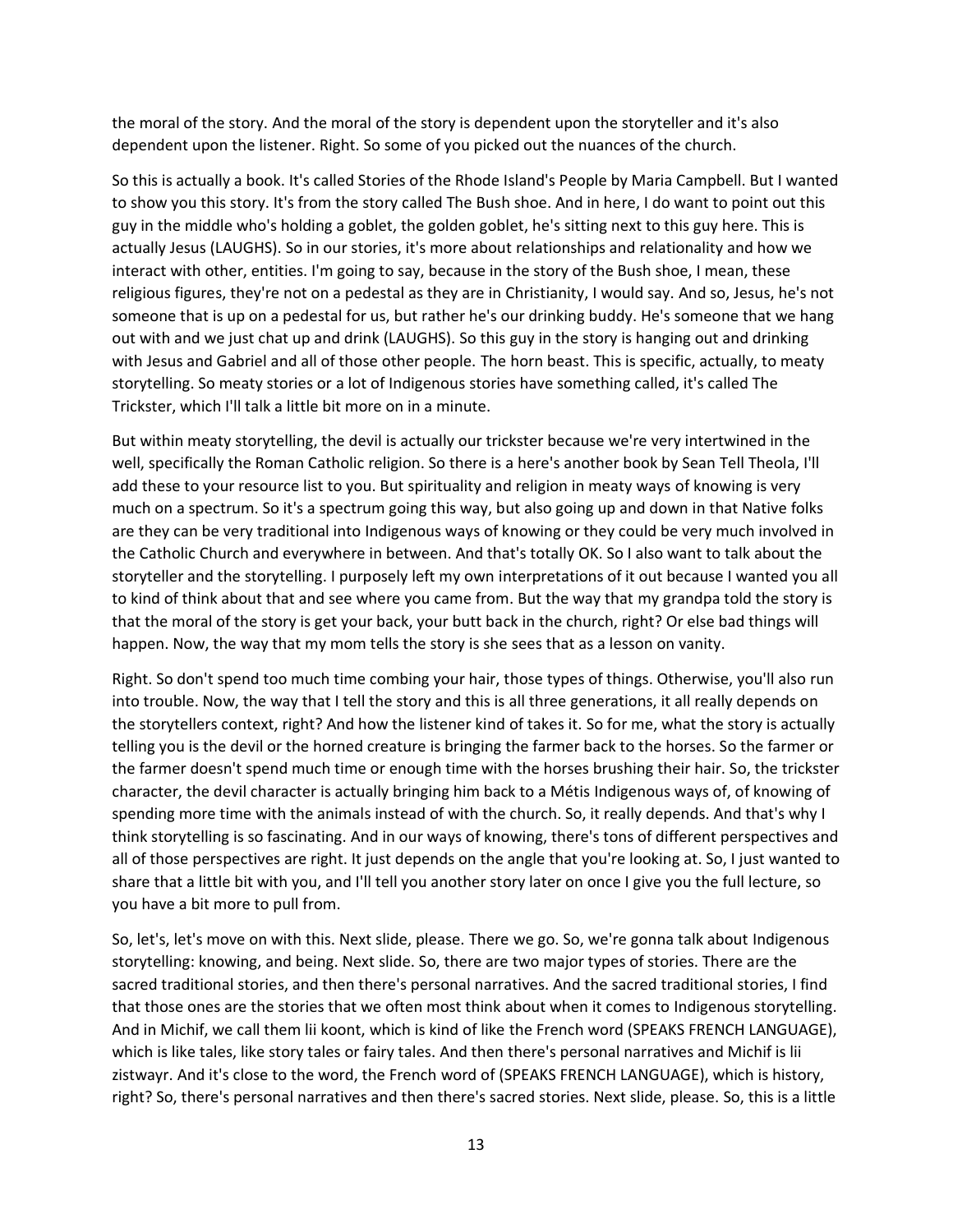bit about sacred stories. So, they can actually be even further set, like further categorized into stories from the beginning of time, stories from long ago, stories from ancient time and stories from more recent times.

So, oftentimes these stories are about like how the world came to be or how we interact with the land. They're basically they're with human and non-human characters, and it influences... OK. What was I trying to say? OK. So, there's usually spiritual components involved in these stories. There are so many protocols around these stories. And often if you're wanting to talk about sacred stories, I would highly, highly, highly recommend that you talk to an elder that specializes in storytelling, and they'll be able to give you a lot more context surrounding each story. And I say that with a (LAUGHS) with a little tongue in cheek, because some stories they actually take months to tell, and depending on where you are in your own spiritual journey some stories you are, you are privy to and some stories you're not. And it really depends on your own life stage and the elder that you're working with. So, protocol, one of the most basic... Oh, sorry. One of the most basic protocol is storytelling.

Storytelling is often told only in storytelling season. So, that tends to be in the winter. And the reason why it's like... (LAUGHS) I had someone explain this to me once, and it's almost like in the wintertime, you're brought inside, right? So, you're brought inside and your TV or your window to the world is always open during the summer, but in the winter, it's cold, you wanna stay inside, you wanna stay near the fire. So, sacred stories are often told in a spiritual circle during the winter months. And some stories you're only allowed to tell when there's snow on the ground. So, sacred stories, one last note about this is you don't wanna confuse them for with myth or folklore. These are for these librarians that are in the crowd. (LAUGHS) We like to categorize things as librarians, but identifying them and putting them in that category of myth or folklore, it actually devalues them. These are sacred stories with a capital S on both sides. So, this, this is like our Quran or our Bible or our Torah.

One of I would compare it in those kinds of ways. So, it'd be more under religion and spirituality instead of myth and folklore. So, these stories are seen as truths, and they should be treated that way with dignity and respect. Next slide, please. OK. So, personal narratives, these tend to be more in recent times and they follow more of that linear progression that we're used to seeing of this happened, then this happened, and this was the result. They tend to be more revolving around human characters and mostly about family members. So, we have a lot of other stories that are, oh, this person by name, this happened to them, or it was my great-grandmother that this happened to... You always, it always kind of lines up to somebody that something happened too. (LAUGHS). So, this one for the protocol surrounding these stories, it's less about cultural protocol and more about personal responsibility and accountability. And this goes back to the... OK. Do you really wanna sell, tell your cousin's story about them doing something embarrassing?

And the answer is not always, not always. (LAUGHS) You still wanna go home at the end of the day and be welcomed by your family. So, it really depends on the context for protocol surrounding these personal narratives. Next slide, please. OK. So, tricksters, tricksters that's I would say that this is more like "famous" kind of story that comes out of Indigenous culture. There's lots of different trickster stories that come out of other, other cultures that are non-Indigenous, like there's lots in Chinese cultures as well. However, and there's a lot of documentation on this, that the word trickster is actually an inappropriate word to use in describing these stories, because when you hear the word trickster, you think of like a joker kind of a character or a gesture kind of a character that talks about something silly,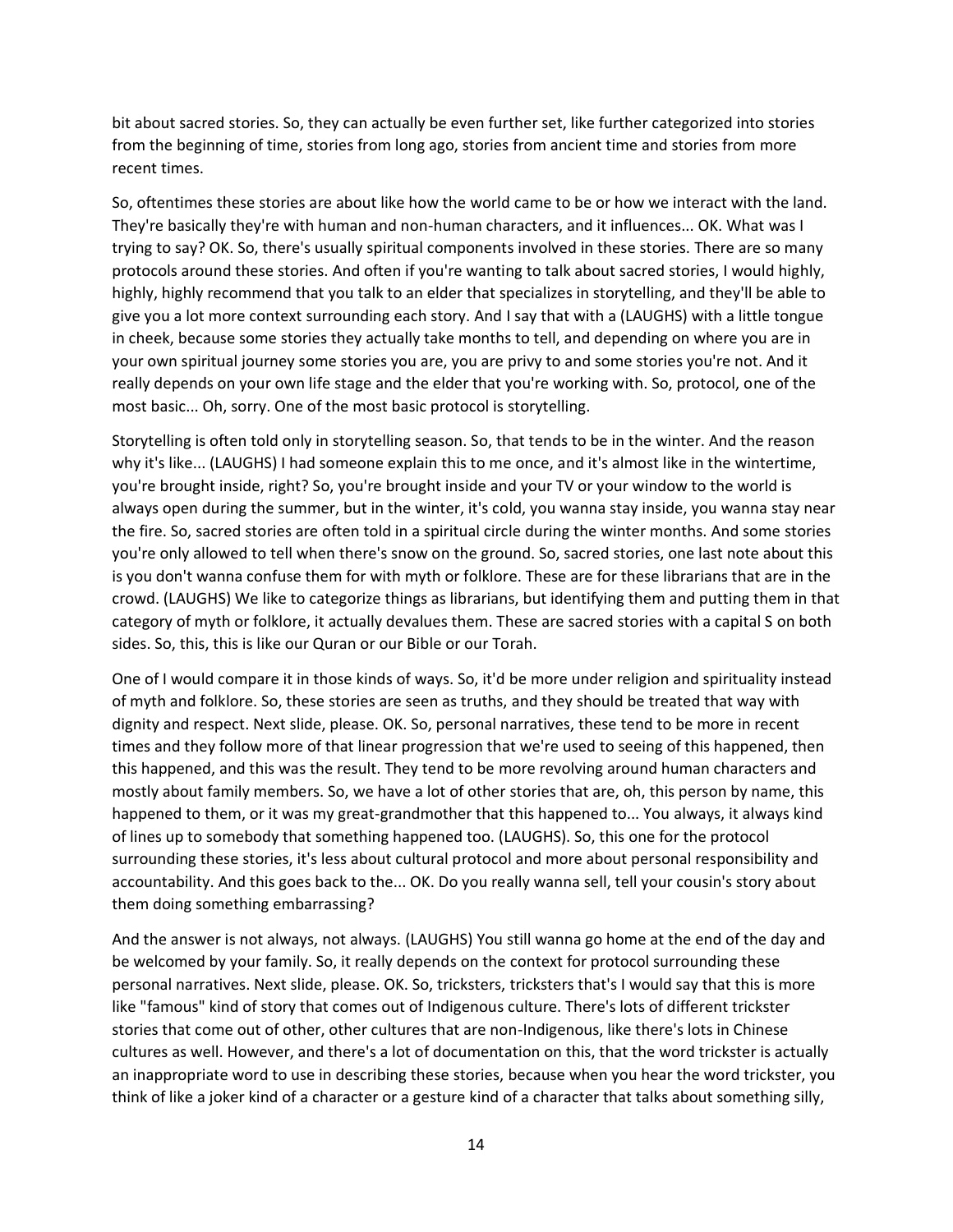or they're usually about deception or they're self-serving that like blurs the lines here. It can also be called a cultural hero. But with Indigenous stories, it's usually the trickster.

Can you go to the next slide, please? I can't remember if I... Yes. OK, perfect. So, tricksters, they, they tend to do the following. One of them is the enlargement of social boundaries of... They are the character that challenges the social norm and what is acceptable and what is not acceptable. So, they like to defy those confusing societal roles that are kind of there, but not often really talked about. So, I would challenge everyone to think about Indigenous trickster stories more as I call them like either cousins' stories or aunties' stories. The more that you all learn about Indigenous culture, Indigenous aunties are major. They are major. They are... (LAUGHS) They're the ones that will kind of bring you aside and shake their finger at you. And it's all about that tough love, right? (LAUGHS) that in, in Métis culture, we call them the "mean" Métis aunties that will shake their finger at you, but it's all about love, right? So, they're bringing you in and they're telling you a story.

And they're trying to give you a different perspective on this. So, if you're thinking back about that devil character, the horned beast character in the farmer's story. That character was brought in to show you something else, right, so to offer you a different perspective or to challenge your current way of thinking. So, they are that, that boundary-pushing character that we all need and love. So, if we can go to the next slide, please. There you go. So, why are stories important. As Kirsten was talking about, and as a lot of you pointed out during that one exercise is that it is the, it reveals the inner workings of a lot of Indigenous communities. So, you all pointed out about relationships. Absolutely. You are 100% correct. We're gonna talk about relationality a lot. (LAUGHS) So, they're actually living representations of this concept of relationality and relationships and kinship. And I say that they're living because it changes. The story never stays the same, which is why oral storytelling is so important because it changes depending on the context and where you're coming from from your perspective.

Right. So, that's one thing that is challenging with oral storytellings is actually recording them and getting them on, or writing them down is that it prevents that from happening that I'll call it evolution, evolution just out of, I can't think of another word for it. (LAUGHS) But I'm not like, yeah, evolution ish. But what they do is they actually impart philosophical traditions and it happens generationally. So, as I was saying before, this is my grandpa's story. And then my mom told it this way, and now I tell it this way. So, that actually connects us to our ancestors, just the act of telling the story itself. And as Kirsten was saying, often these stories, they come out in the kitchen, 'cause that's where we spend most of our time, 'cause food is so important and we watch each other cook. And so, sometimes traditional stories will come out during that time, but also gossip. Gossip is also a way of storytelling. So, they're used as teaching devices. And again, it's up to that listener to decide what is that lesson.

So, sometimes you can hear the same story over and over and over again. And depending on where you are in your life and your journey, some things will pull or stick out more to you than other times. Right? So, I guess as an example, I am a mom of two. So, stories about parenting and parenthood have a very different impact on me now than it did before I have children. So, next slide, please. So, who is allowed to tell Indigenous stories? I get this question all of the time. And a lot of this is revolving around that fear of cultural appropriation. So, who is allowed to tell Indigenous stories? Next slide, please. Everyone! Anyone's allowed to tell an Indigenous story, as long as you follow the cultural protocols and consider ethical care, right? So, that really is depending on, it's dependent upon the community that you're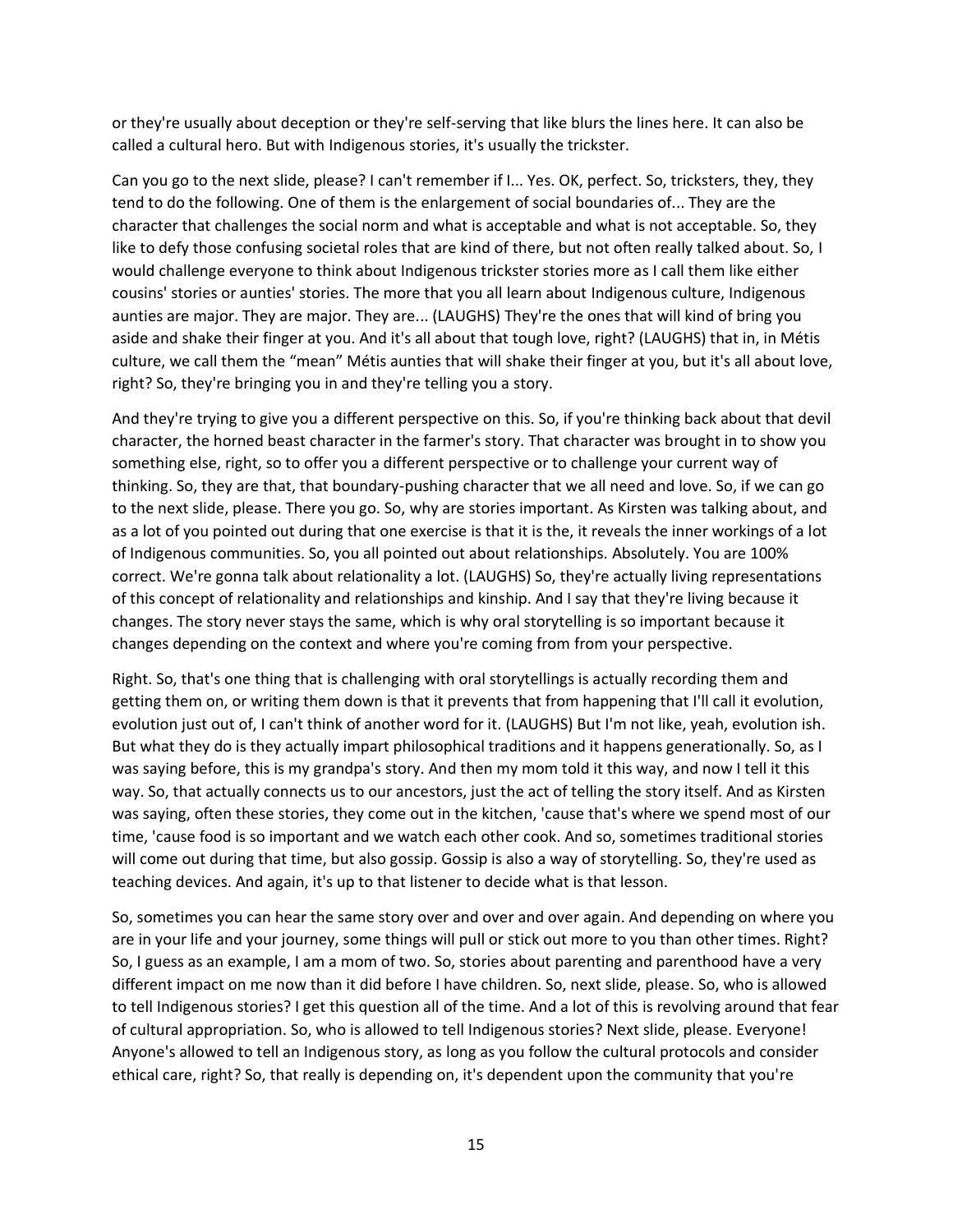working with and the individual who has rights to that story. I'll talk a little bit more about ownership, 'cause I think that's an important thing later on, later on in the weeks.

But as long as you have permission from the community and you're following all of these rules, you are good to go. You can tell a story. It's no problem. And I would encourage everyone to, everyone to tell Indigenous stories. Why? Because I think our stories are good. (LAUGHS) We have lots of great stories and lots of stories to tell. So, if you can go to the next slide, please. Before you play this, I wanna provide some context. So, this is... I'm using this as a bad example. So, this is an example of cultural appropriation and an example of Indigenous storytelling gone wrong. This is a clip from a movie called Annie Get Your Gun. It was actually the actress, the main actress, was supposed to be Judy Garland, but she ended up getting replaced by Betty Hutton, who is here now. And yeah, I'm only gonna show 30 seconds. I gave them instructions no more than 30 seconds because you'll see, you'll see it's just really terrible, really bad and also super triggering. So, trigger, trigger warning.

If you, if you watch this, you can just turn your mute off or whatever, but 30 seconds. Alrighty. And go for it.

### (VIDEO PLAYS)

<https://www.youtube.com/watch?v=xEpmkqWZgT8&t> (VIDEO STOPS)

#### TANYA:

(LAUGHS) You see, this is why I only want 30 seconds 'cause it just drives me ballistic. (LAUGHS) So, in that video, just in that short clip alone, there's so much cultural appropriation there. And basically, this actress is treating these Indigenous folks who I would argue are not even Indigenous. They're people that are playing Indigenous folks. But she's just kicking them and using them as props. Basically, they're non-human that are participating in this story. So, this 100% is cultural appropriation. So, what this is is is that when someone adapts or adopts one aspect of a culture that is not their own. So, this is important because it's representing a power dynamic, right, where there is a dominant culture that takes elements from another culture that is systemically oppressed by the dominant group. So, we see this a lot around Halloween when people are dressing up as Pocahontas-like characters.

We see this in movies, actually, for those of you who have Disney+. Disney's actually, they did something really interesting like with Peter Pan, you'll see a trigger warning before Peter Pan even shows and that it says, and it points its finger at itself that this is cultural appropriation. So, that's very different too. If you go to the next slide, please. Ian, thank you. It's different than cultural exchange. So, cultural exchange is when there's two cultures that are among the same power level, like there's no power dynamic between these two cultures. And then there's just a borrowing between the two. It is not representative of a power dynamic. So, there's a lot of cultural exchange between Indigenous nations, you'll see, or within more traditionally oppressed groups that you'll see that quite a bit too. And that is not considered cultural appropriation. That's cultural exchange. And the difference or assimilation is really important to include in this conversation as well, because that is when a marginalized group or marginalized people then adopt the elements of the dominant culture.

And this is actually a survival tactic. It's a way of trauma response. Like, you know, when you think of the fight, flight, fawn or flop those trauma responses, this is a fawning response, right? So, assimilation is a little bit different. So, we as Indigenous people and me as a Métis person have adopted different,